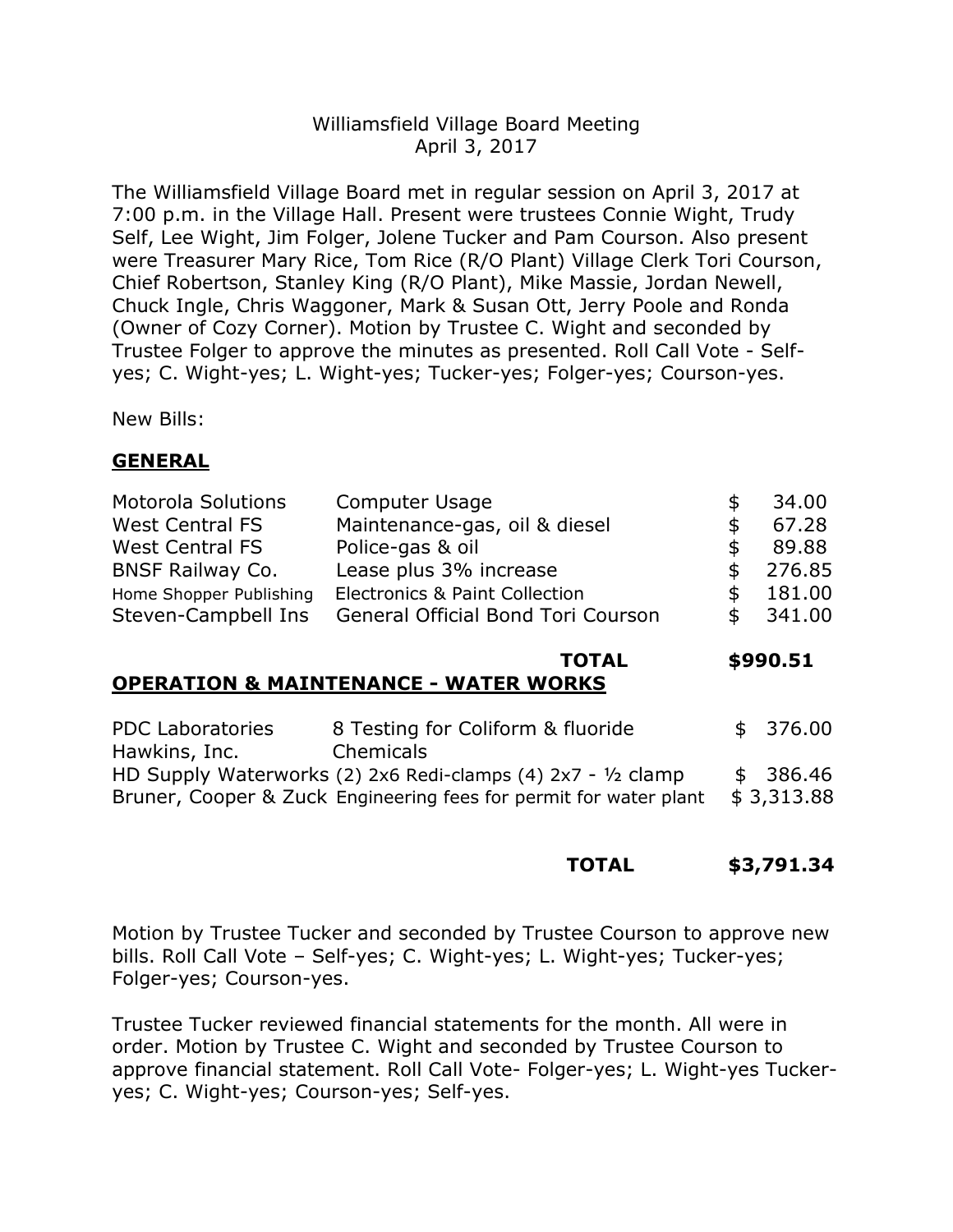Public Comment: Ronda, the owner of The Cozy Corner voiced her concerns with the recent rain and the drainage problems near Boondocks, The Quilt Shop, Chuck Ingle's building and Tiffany's Shop. Because the rain was not draining properly, the maintenance department had to scrap/push the water to one of the drains that were working and after the water drained it left behind mud and debris. The maintenance department did clean up everything that was left behind but she is concerned for the future and wanted to make sure it didn't happen again. Trustee Wight assured her that the board was going to move forward in hiring someone to come out and assess the problem and get a quote on what it would cost to repair the drain problem. Jerry Poole resides at 113 S. Elm St and received a citation for nuisance for unsightly property and wanted the board to know the pallets in the back yard are going to be used to make a fence and the unregistered vehicles in this front yard are sold and he is waiting for the new owner to pick up. Trustee Wight made it clear to him that it is illegal to run a salvage business in a residential area. Jerry stated people drop items off in his yard and his new fence he is going to build will prevent that from happening in the future. Chris Waggoner is concerned the streets in town are slowing falling apart and will eventually be a big problem; he suggested seal coating the streets as much as possible because just oiling and chipping the streets isn't going to help. He also discussed the drainage problem at the 4 way stop sign around the businesses and he thinks there are broken tiles and therefore the water isn't draining properly and isn't draining the route it is supposed to drain because of broken tiles. Tom Rice, Chris Waggoner, Mark Ott and Chuck Ingle stated their opinions on where they thought the water was going and where it should actually go if the drains and tiles were all in working order. He suggested scraping out ditches and cleaning out culverts to help with the flow of the rain water. Chuck Ingle was also concerned with the sidewalk in front of Tiffany's shop and his building; it has dropped about 6 inches and he suggested someone do an exploratory dig to see what is going on under the sidewalk/street. The Board told him they appreciate everyone's concerns and suggestions and everyone is in agreement that something needs to be done.

#### Correspondence: NA

Maintenance Department: The Ehnle's residence is having a drainage problem; they have a soft spot in the ditch near Smith's driveway. Rick Secrist, Monty Little and Trustee Folger went to look at it and the water lines on the east side of the home is not where the issue is located. About a year ago the Ehnle's had all pipes replaced. Trustee Folger felt like the problem traced back to the resident's pipes from or near their basement; the resident believed it was on the Village's property though. The residents have called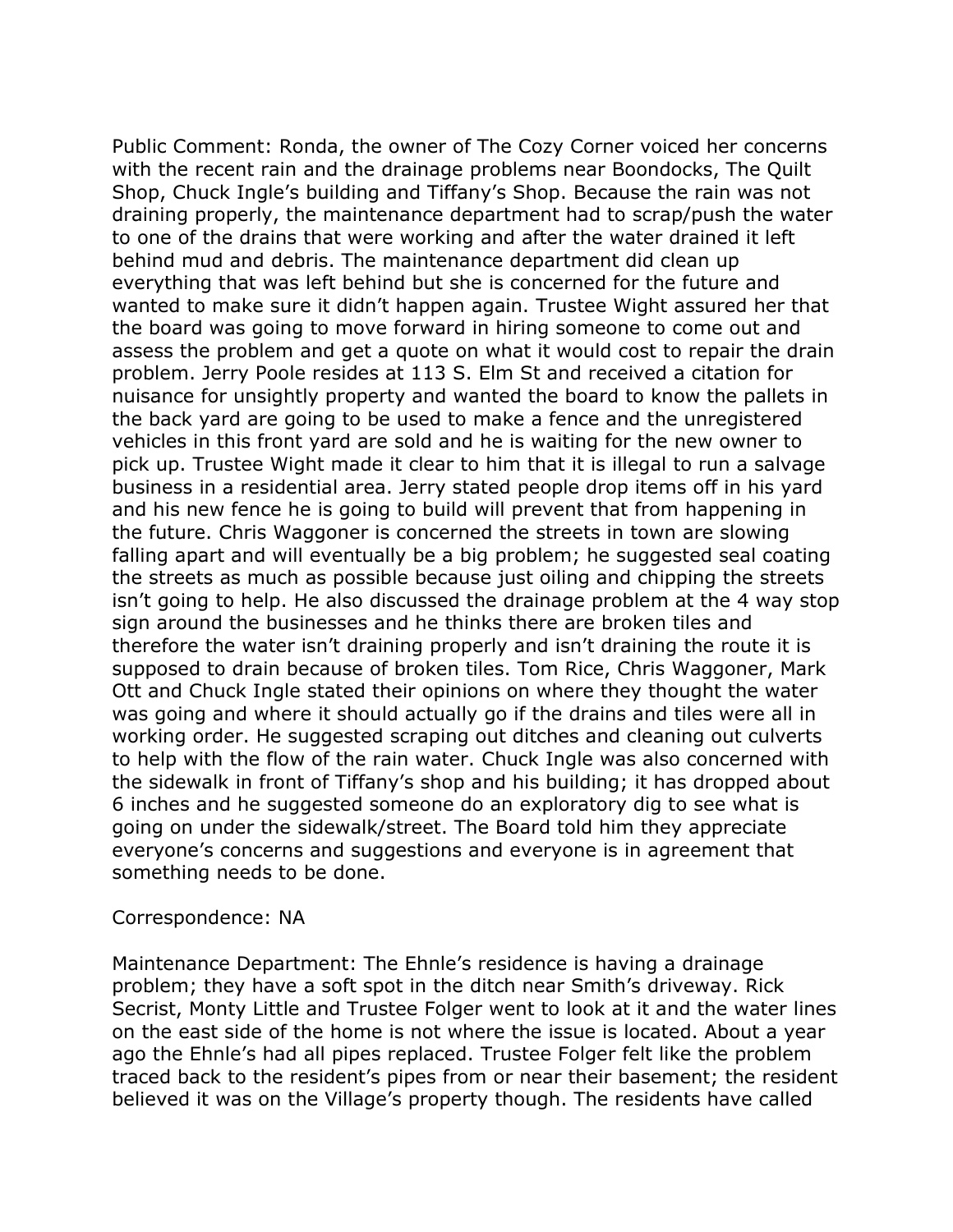Julie to have them come out and mark off before anyone digs to see what the problem is. Tom Rice stated that the tile is the resident's responsibility and not the Village's. The board checked with Mike Massie and he stated that this problem was the resident's and not the Village's. Motion to approve the Ehnle's to dig up their tile going into the cities ditch if needed to fix the issue by Trustee Tucker and seconded by Trustee Courson. Roll Call Vote- Folgeryes; L. Wight-yes Tucker-yes; C. Wight-yes; Courson-yes; Self-yes.

Police Report: The following calls for service were handled by the police department for the month of March:

| (4) Person down calls    | Medical/first responders handled   |
|--------------------------|------------------------------------|
| $(3)$ 911 hang ups       | 2 medical/1 accidental dial        |
| (2) Driving complaints   | (1) warned/advised                 |
| Suspicious incident      | Report on file                     |
| Animal complaint         | Problem solved owner already found |
| (2) Damage Complaints    | Report on file                     |
| <b>Domestic Problems</b> | Report on file                     |
| Check well-being         | Report on file                     |
| Stand-by                 | No report needed                   |
| (5) Nuisance complaints  | Notice to Abate served on (4)      |

## **Citations issued in February:**

| Violations                  | <b>Citations</b> | Warnings |
|-----------------------------|------------------|----------|
| Seatbelt                    |                  |          |
| Speeding                    |                  |          |
| Disobeyed Stop Sign         |                  |          |
| <b>Ordinance Violations</b> |                  |          |
| Other                       |                  |          |

Water Department: Tom Rice requested permission to bill the company working on the Ameren project for \$3,270.91 for water purchased from the R/O Building. The Board approved.

Old Business: Clean-up day is scheduled for May 19th. Motion by Trustee Courson and seconded by Trustee C. Wight to approve Spoon River Landscaping contract for \$1,640.00 for maintenance of Benjamin Doubet Park. Call Vote- Folger-yes; L. Wight-yes Tucker-yes; C. Wight-yes; Courson-yes; Self-yes.

Board went into executive session to discuss appointments, nothing to report.